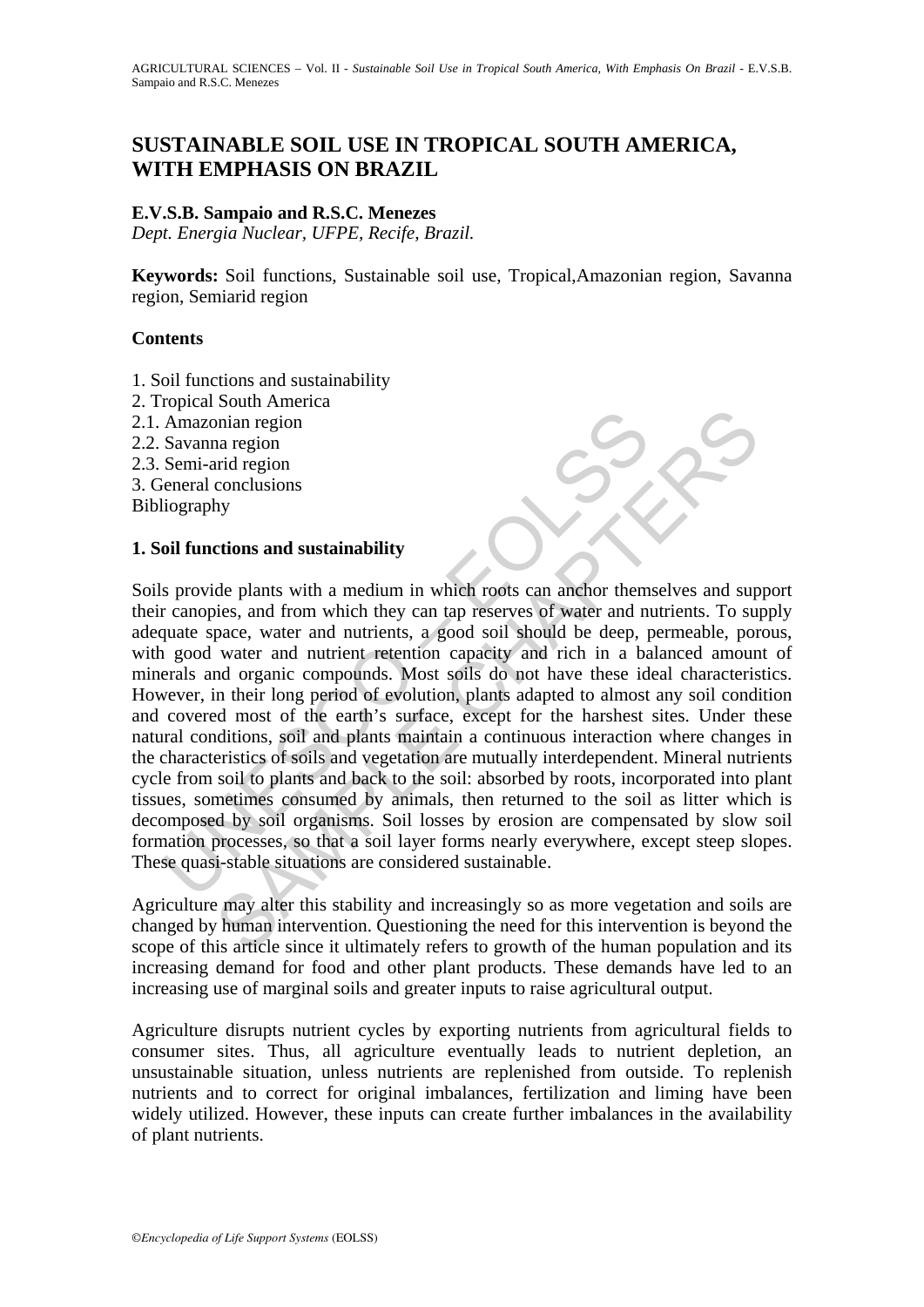Agriculture requires the partial or total substitution of natural plant cover by one or more species, often with a vegetation structure different from the original. This substitution requires management. Elimination of the original cover requires cutting, removal or burning and weeding. This results in nutrient loss from the system. Establishment of the new plants requires seeding and frequently seed bed preparation by plough and harrow. Soil exposure to rain and wind under incomplete plant cover may result in erosion. To prevent water erosion, slopes may be altered by contour plowing, terraces and other conservation practices. This movement of soil and traffic of machines may result in the disruption of soil structure, compaction and surface crusting. Soil movement and disruption may also result in increased mineralization of soil organic matter to  $CO<sub>2</sub>$  with a double effect: further impoverishment of soil structure and release of nutrients which may be lost or absorbed and harvested. These processes are fastest under tropical and humid conditions.

Agriculture is frequently limited by water availability. Irrigation solves the problem but may create new ones if it increases soil salinity, alters the balance of nutrients and reduces soil permeability, or also if the water table rises too close to the surface, at lower landscape positions, creating waterlogged conditions, which most crop roots cannot tolerate.

Since it alters so many ecosystem characteristics, agriculture disrupts the original stability of any site where it is established. A new stabilization may be achieved and sound management practices may create stability at an appropriate production level. However, with continuous human intervention, there is always the risk of change beyond the limits of resilience and sustainability.

iculture is frequently limited by water availability. Irrigation solv<br>create new ones if it increases soil salinity, alters the balanc<br>cces soil permeability, or also if the water table rises too close<br>er landscape positio is its frequently limited by water availability. Irrigation solves the problem<br>
new ones if it increases soil salinity, alters the balance of nutrients<br>
il permeability, or also if the water table rises too close to the su Although widely used, sustainability is not a clear and precise concept. It involves a concern for the environment and for its future condition. But it may be viewed from different perspectives and there is no set of acceptable measures to judge its value in any one place. Its use in agriculture is even more complicated because changes are inherent in the system. Technological advances may or may not solve present and future limitations and social and economic change may make present systems outdated. Sustainability can be viewed from this broad perspective, including not only maintenance of soil productivity but also maintenance of a clean environment, farm profitability, and fair distribution of social benefits. The following discussion of sustainability will be mostly restricted to agricultural productivity and pollution potential.

# **2. Tropical South America**

The tropical area of South America from its northern point, close to  $13^{\circ}$  N, to the tropic of Capricorn, covers about 12 million  $km^2$  and has a large diversity of ecological conditions. Due to its latitude, temperatures are high and are seldom below freezing during the winter, except at high altitudes, like those of the Andean mountains. Rainfall ranges from abundant ( $>3000$  mm year<sup>-1</sup>) to scarce ( $<50$  mm year<sup>-1</sup>) and from well distributed throughout the year to seasonal, and highly erratic. Geologic formations date from old Paleozoic to recent quaternary and soils derived from these parent materials can be highly weathered or recent, deep to shallow, fertile to almost devoid of nutrients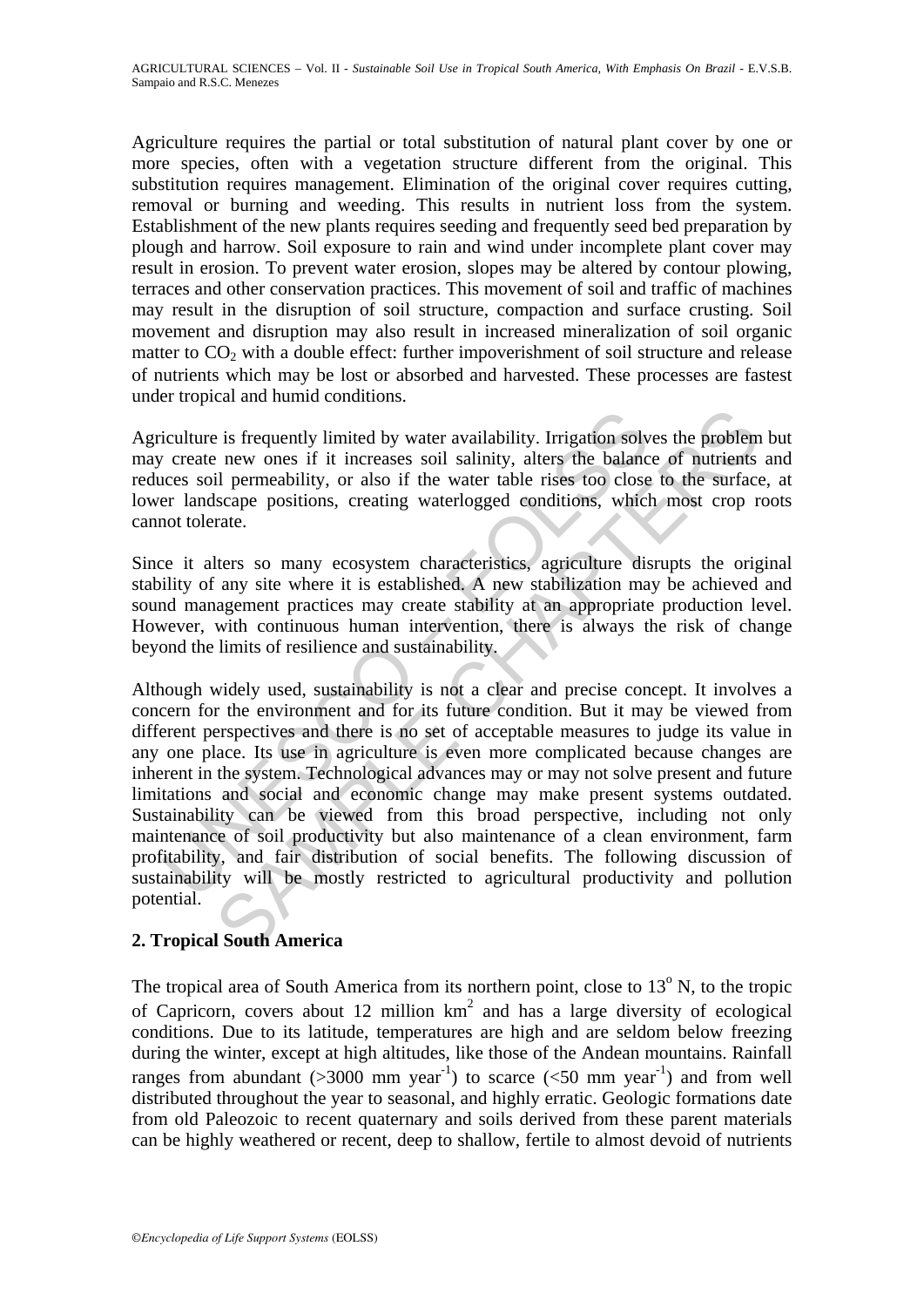and heavy clayey to coarse sand. Vegetation ranges from humid tropical forests to sparse shrub desert.

Human occupation is the most recent of all continents, the first inhabitants having arrived sometime between 15 000 and 30 000 years ago. Before the arrival of Europeans, population was not very dense, except in a few places. Since the European colonization, population has grown steadily but with an irregular distribution, most of the people concentrating less than 100 km from the coasts. Part of the reason for this distribution was the colonial interest in producing export crops. This survived the formation of independent countries and still influences agricultural patterns.

The whole diversity of agricultural systems within the vast tropical South America area cannot be dealt with in the limited space of this text. Therefore, three broad environmental regions were selected: the Amazonian, the savanna and the semi-arid regions. Some other important regions will not be treated, mainly the Andean plateau and coastal zones. These two are the oldest large agricultural areas in the continent and, thus, are the most influenced by human intervention. The three selected regions still have large uncultivated portions. These regions are treated in a general way, barely considering their vast complexity but it should be remembered that each one could be further subdivided into several contrasting situations.

## **2.1. Amazonian region**

ironmental regions were selected: the Amazonian, the savanna<br>
ons. Some other important regions will not be treated, mainly tl<br>
coastal zones. These two are the oldest large agricultural areas im<br>
, are the most influenced ntal regions were selected: the Amazonian, the savanna and the semi-<br>me other important regions will not be treated, mainly the Andean pla<br>
incones. These two are the oldest large agricultural areas in the continent<br>he mo The Amazon region comprises about 4 million  $km^2$  in Brazil and another 3 million in Peru, Bolivia, Colombia, Venezuela, Surinam, Guyana, Ecuador and French Guyana. The climate in the region is characterized by high temperatures and high rainfall  $(>1500$ mm yr<sup>-1</sup>) throughout most of the year. It corresponds to the watershed of the Amazon river, a large plain without high altitudes except on its borders. Native vegetation is mostly upland tropical rainforest with several subtypes, usually related to soil quality. Seasonally flooded forests occupy a smaller portion and some areas do not support forests but lower and/or more open types of vegetation. Primary productivity and biodiversity are high, especially in the upland forest.

This vast region had a sparse native population and this population has grown little since European colonization (present densities are in the region of 1-2 inhabitants per  $km<sup>2</sup>$ ), except around a few more developed urban centers. Historically, settling occurred mostly on the margins of the many rivers of the region but, in the last few decades, it has also occurred in a few areas where roads and agricultural colonization projects have been established.

Most of the traditional inhabitants practice slash-and-burn subsistence agriculture (cassava, rice, beans, corn, banana, plantain) in small plots (<1 ha) that are cultivated for 2 to 3 years and left to fallow for long periods (decades), allowing the native forest to regrow to its original size and restoring soil fertility levels. A large portion of these plots are in seasonally flooded areas. Gathering of native vegetation products is an important part of their economy and some of these products, such as rubber, nuts, and fruits provide their main cash income. Selected perennial species are also planted within and around these plots which may be visited long after crops have been abandoned and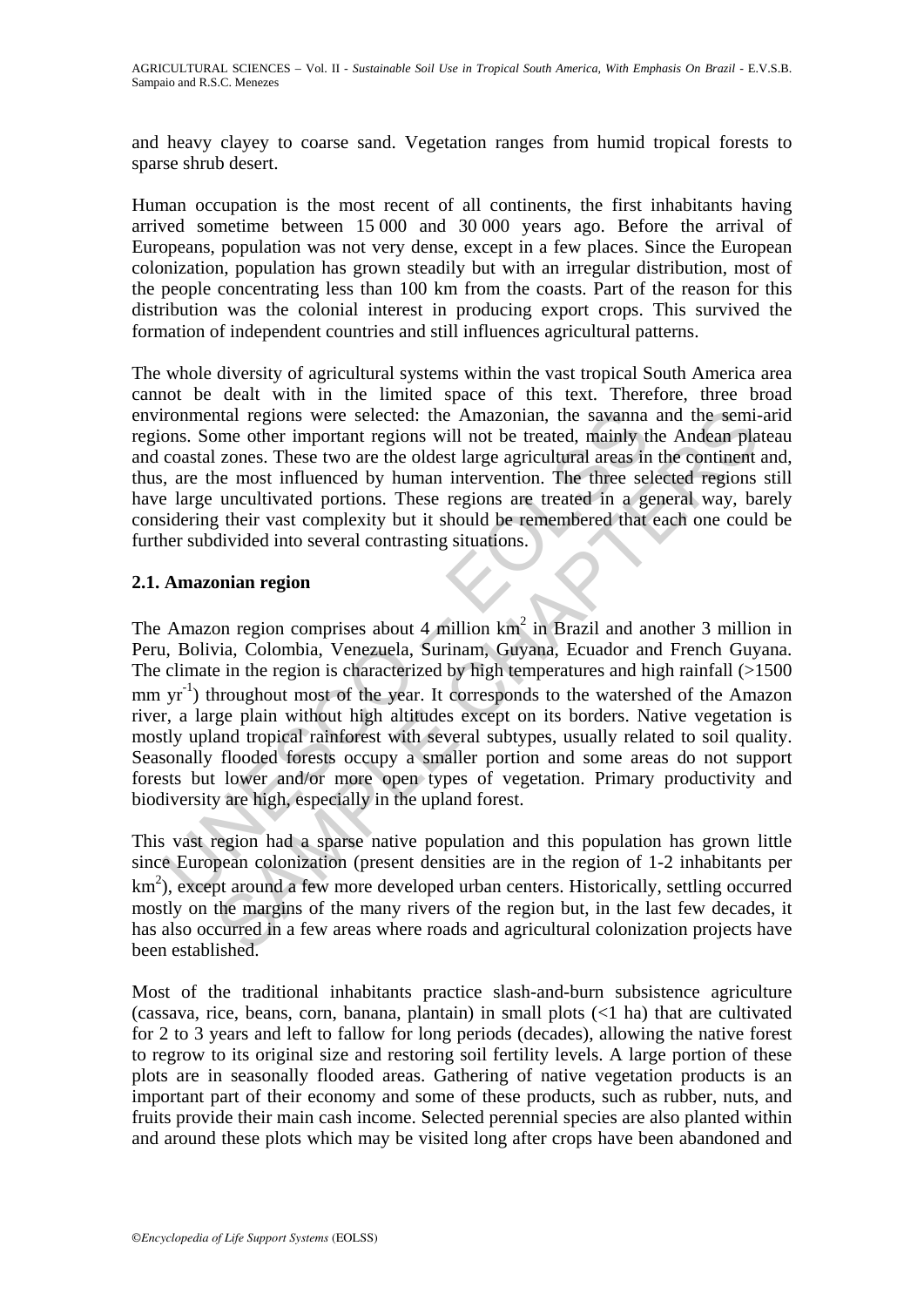forest regrowth is progressing. The total area of native forest that has been modified by this practice is an open question.

Past attempts to establish large improved agriculture areas have mostly failed, as have attempts to establish rubber or commercial timber production based on a few highly productive species. Recent development, mainly driven by opening of new roads, usually starts with timber extraction, followed by slash and burn agriculture and then pasture establishment for beef cattle production. Farmers with small plots (<50 ha) may not move to cattle production and their subsistence agriculture cycle could have fallow periods shorter than necessary to allow recovery of soil fertility, except if they occupy areas with good soils, a small proportion of the total Amazonian region. Presently, estimates of the total area that has been cleared for agriculture varies from 10 to 20%. Factors that limit agricultural development are social, economic and environmental, interacting in a vicious cycle. Sparse population, hence lack of local markets, and lack of transportation infrastructure to allow interchange of inputs and products, have limited agricultural activities to low input systems within narrow strips along rivers. Low soil fertility and high losses of nutrients from open areas, rapid re-invasion by native plants, and high rainfall and temperature, which lead to high soil organic matter decomposition and fast deterioration of agricultural products, have resulted in short cultivation periods and low productivities of common crops. Annual crops are cultivated for only a few years and pastures degrade in less than a decade. Fertilizers are not used due to their relatively high prices and local unavailability, a result of high transportation costs.

racting in a vicious cycle. Sparse population, hence lack of local<br>ansportation infrastructure to allow interchange of inputs and pro<br>cultural activities to low input systems within narrow strips alor<br>cultural activities o in a vicious cycle. Sparse population, hence lack of local markets, and<br>tation infrastructure to allow interchange of inputs and products, have limit<br>at activities to low input systems within narrow strips adong rivers. L About 75% of the region contains deep, acid and infertile oxisols and ultisols, a result of high weathering due to continuous leaching at high temperatures. Smaller proportions are occupied by even less fertile spodosols, which support a low forest vegetation, and by nutrient rich alfisols and mollisols. Amazonian oxisols and ultisols are poor in nitrogen (N is limiting in 90% of the region), phosphorous (P, 90%), potassium (K, 80%), calcium (Ca, 60%), magnesium (Mg, 60%) and sulfur (S, 60%), and may be also limited by micro-nutrients (Zn, Cu, B, Mo), although data are scarce. Native vegetation maintains an almost closed nutrient cycle, where most of the nutrients are held in the standing biomass of trees and in the litter layer on top of the soil which is mingled with roots absorbing nutrients as soon as they are released from decaying matter, before they are leached to the soil. Clearing the forest for implementing agricultural crops leads to the export of nutrients in timber as well as in nutrient losses due to burning (N), leaching, and the removal of ashes in run off (other nutrients). After forest clearing, any remaining organic debris and roots decompose very rapidly, further releasing nutrients which may not be retained by the soil or the new vegetation. Besides the decrease in nutrient stock, availability is reduced as mineral and organic matter complexes are destroyed and nutrients (mainly P) form more stable complexes with iron and aluminum oxides and hydroxides. The decrease in soil organic matter also results in the deterioration of soil physical conditions, making the soil more liable to crusting, compaction and erosion, and reducing nutrient and water retention capacity.

Sustainable agriculture in the region could be attained by providing external sources of nutrients and by maintaining an adequate level of soil organic matter. A few natural external sources contribute nutrients. They include: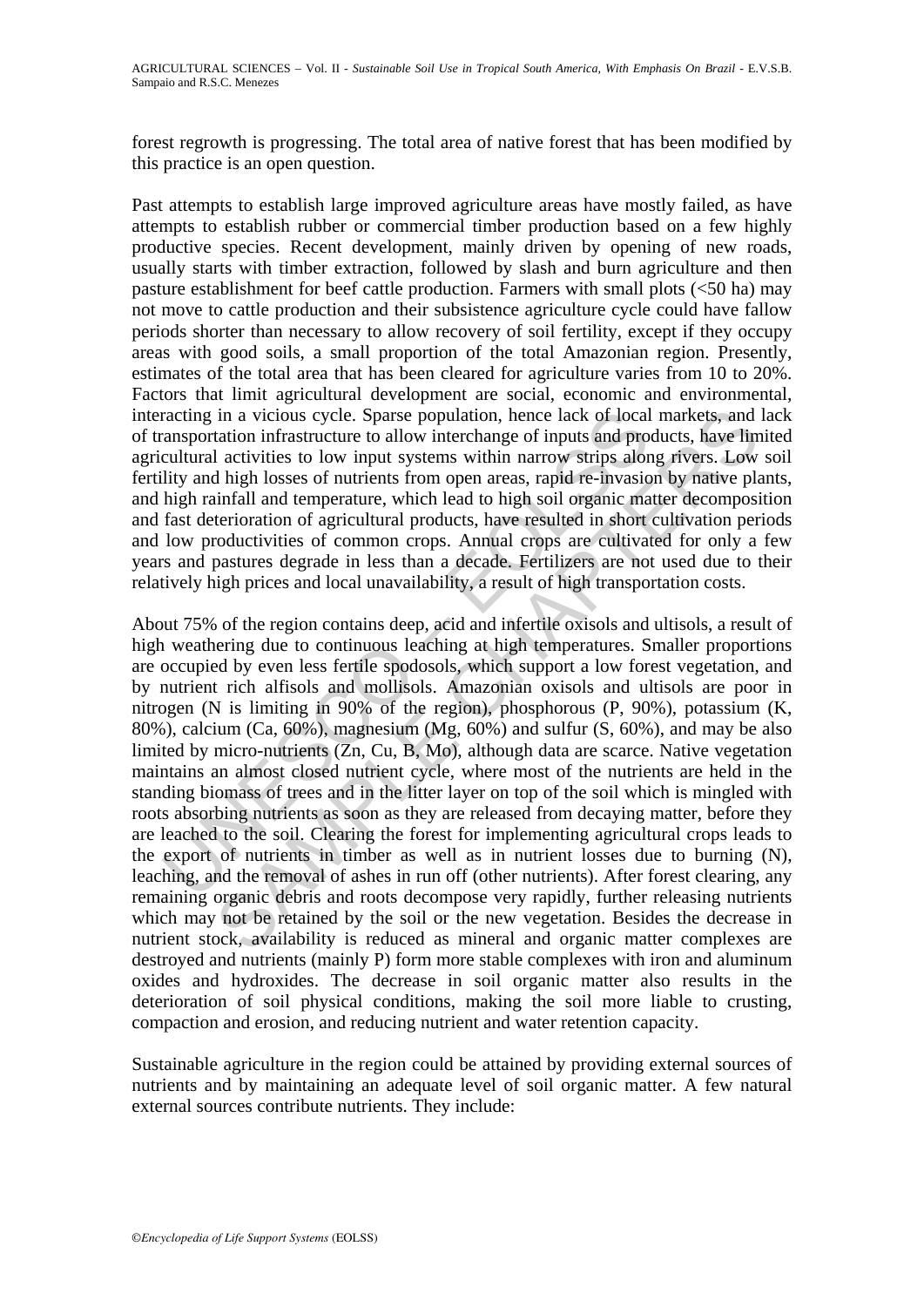- Fixation of atmospheric N by symbiosis of microorganisms and plants, mainly legumes. At least 1300 legume species grow in the region and more than 300 of them are known to fix  $N_2$ ;
- Airborne nutrients in dust and rainfall, which make small contributions of several nutrients, mainly S, Mg and K;
- Upstream sediments deposited in flooded areas, which usually have a higher fertility than upland soils; and
- Recovery of deep soil nutrients by extended root systems, which provides a limited supply.

External, anthropogenic nutrient sources (fertilizers, lime and manure from domestic livestock) are expensive and are not economically viable in most of the agricultural area. Their use may eventually become feasible if fertilizer prices are reduced, which can only be expected by lowering of transportation costs, and/or if prices of agricultural products increase. Prices of agricultural products have historically decreased but they could rise if demand increases and supply becomes limited by available agricultural land. Fertilizer and/or lime application becomes inefficient in most Amazonian soils after soil organic matter drops to very low levels because, once the buffer provided by organic matter is lost, it is hard to achieve a balanced nutrient supply. Unbalanced nutrient availability may be detrimental to crop production. Therefore management efforts should aim at the maintenance or increase of soil organic matter levels.

only be expected by lowering of transportation costs, and/or if pr<br>lucts increase. Prices of agricultural products have historically d<br>distributed in demans and supply becomes limited by avis<br>I. Fertilizer and/or lime appl e expected by lowering of transportation costs, and/or if prices of agricult<br>crease. Prices of agricultural products have historically decreased but<br>if demand increases and supply becomes limited by available agricultizer Protecting the soil and maintaining soil organic matter is difficult with annual crops, so land use practices involving perennial species, mainly trees, have been widely recommended. These perennials may be planted as single stands of native or introduced species, whose products may vary from timber to fruits, or, preferably, as a combination of species, since diversity may increase resilience. This combination may include annual plant species in agroforestry systems. In these systems, green manure crops, usually legumes, have also been recommended in order to offset N losses but they are not easily adopted because most offer no valuable product. In addition, the management of the native vegetation through selective tree cutting to allow both timber extraction and the gathering of other forest products, combined or not with an increase in the density of desired species, have been recommended as a sustainable option for soil use in the region.

> TO ACCESS ALL THE **11 PAGES** OF THIS CHAPTER, Visit[: http://www.eolss.net/Eolss-sampleAllChapter.aspx](https://www.eolss.net/ebooklib/sc_cart.aspx?File=E5-24-05-02)

#### **Bibliography**

- - -

Alfaia S.S., Souza L.A.G., 2000. *Perspectivas do uso e manejo dos solos na Amazônia*. XIII Reunião Brasileira de Manejo e Conservação do Solo e da Água, Ilhéus, BA, 12 pp.

Lopes A.S., 1997. *Diretrizes para o manejo sustentável dos solos brasileiros - região dos cerrados*. XXVI Congresso Brasileiro de Ciência do Solo, Rio de Janeiro, RJ, 18 pp.